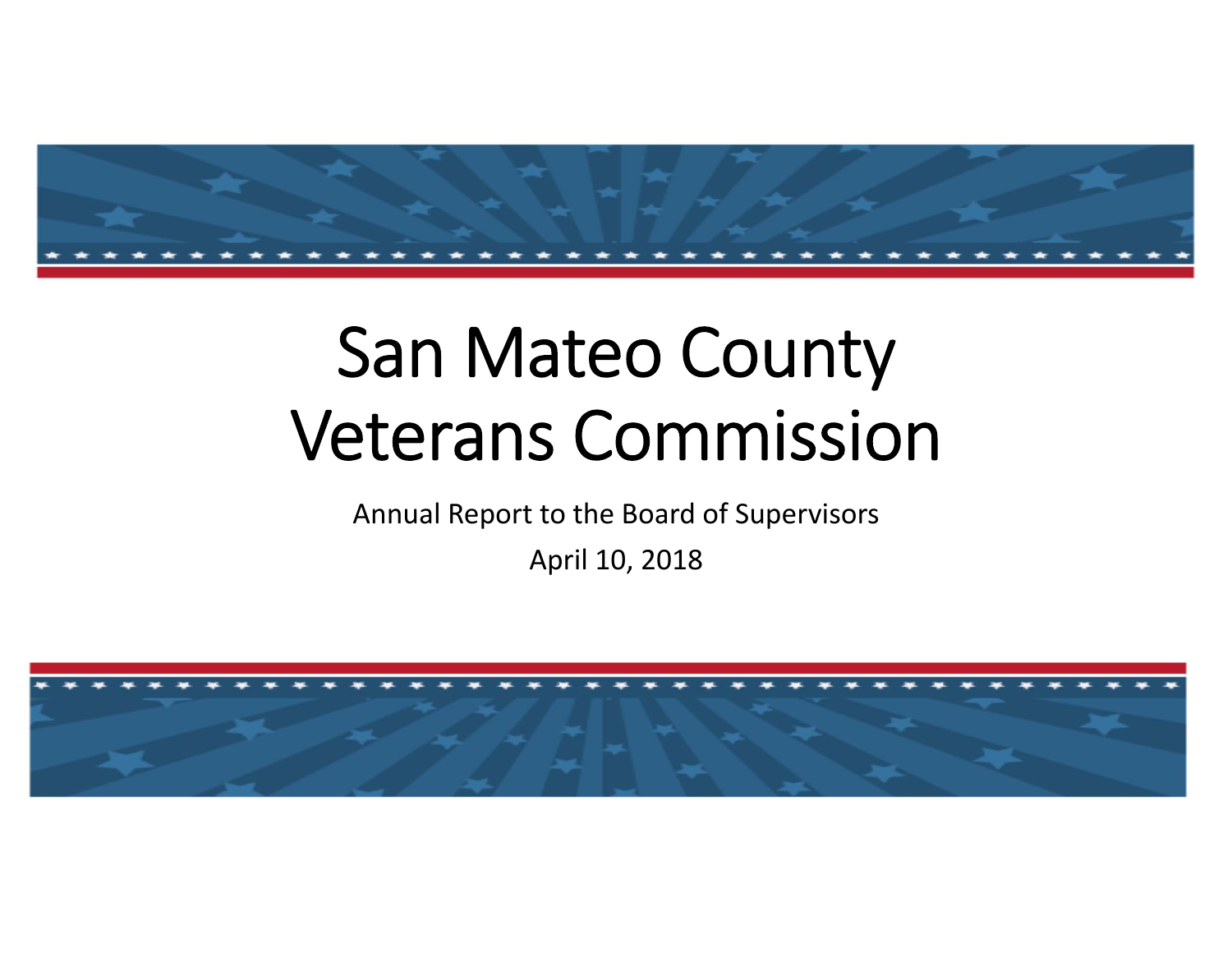# Mission

The mission of the Veterans Commission is to promote programs and policies that address the unmet needs of veterans in San Mateo County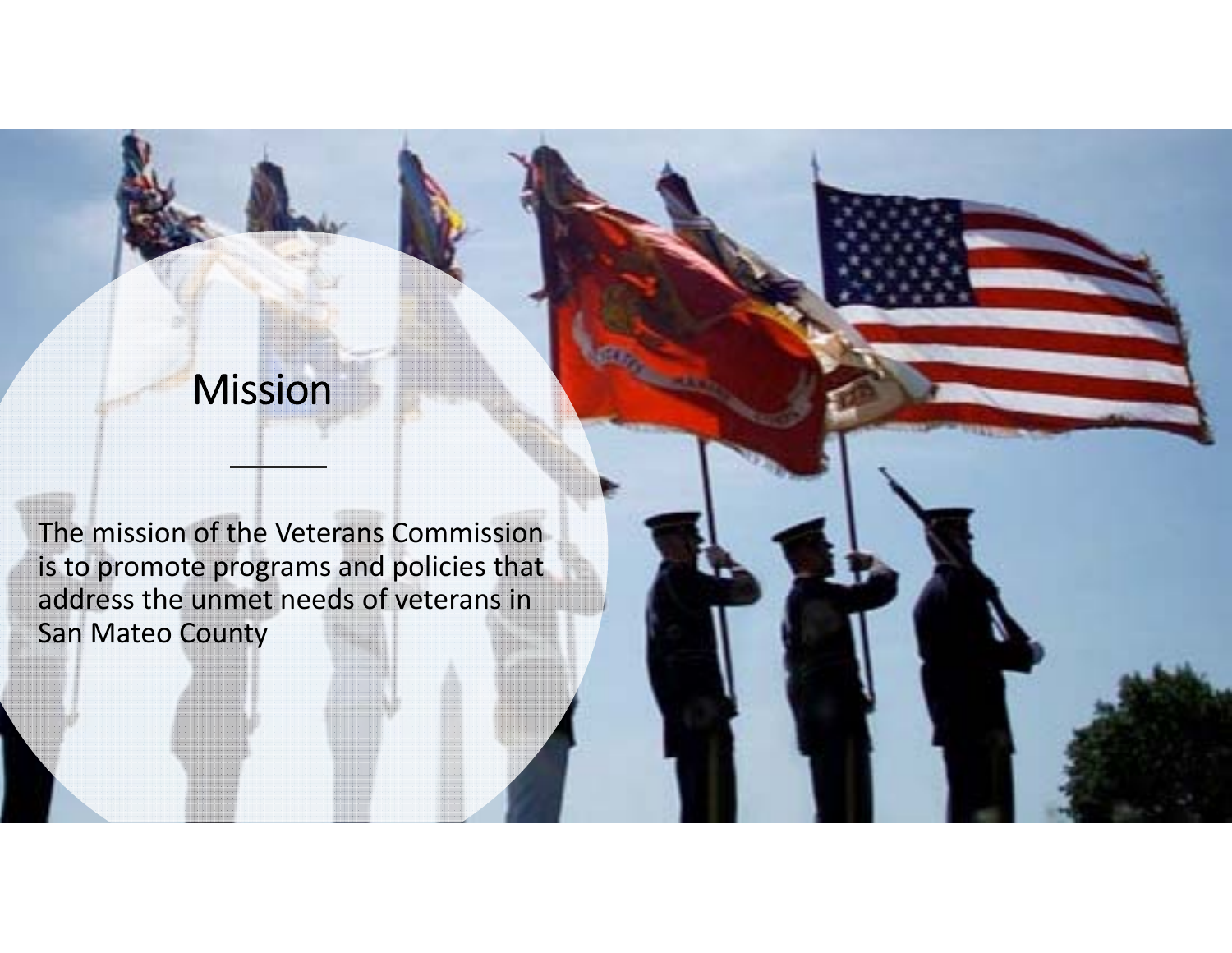

## **Commission Duties**

- Advise and make recommendations to the Board of Supervisors regarding veterans related issues
- Provide <sup>a</sup> public forum for input from the veterans community to identify unmet needs
- Work with existing veterans' advocacy and service organizations to help coordinate care and benefits
- Act as an advocate for veterans on policies, procedures, legislation and programs affecting veterans and their families

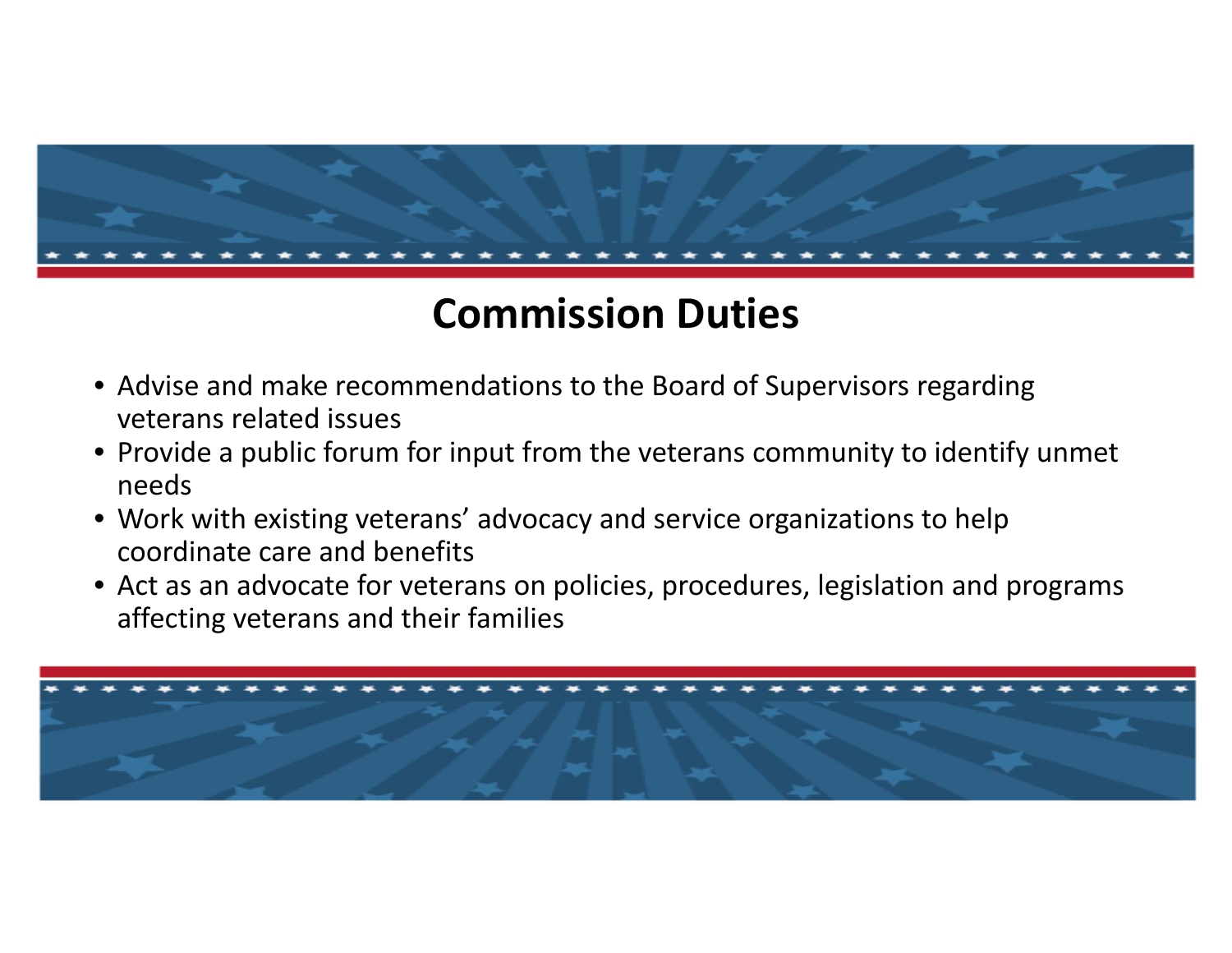

#### **2017 Priorities**

- Veteran Access to Benefits and Services
- Housing and Homelessness
- New Commissioners



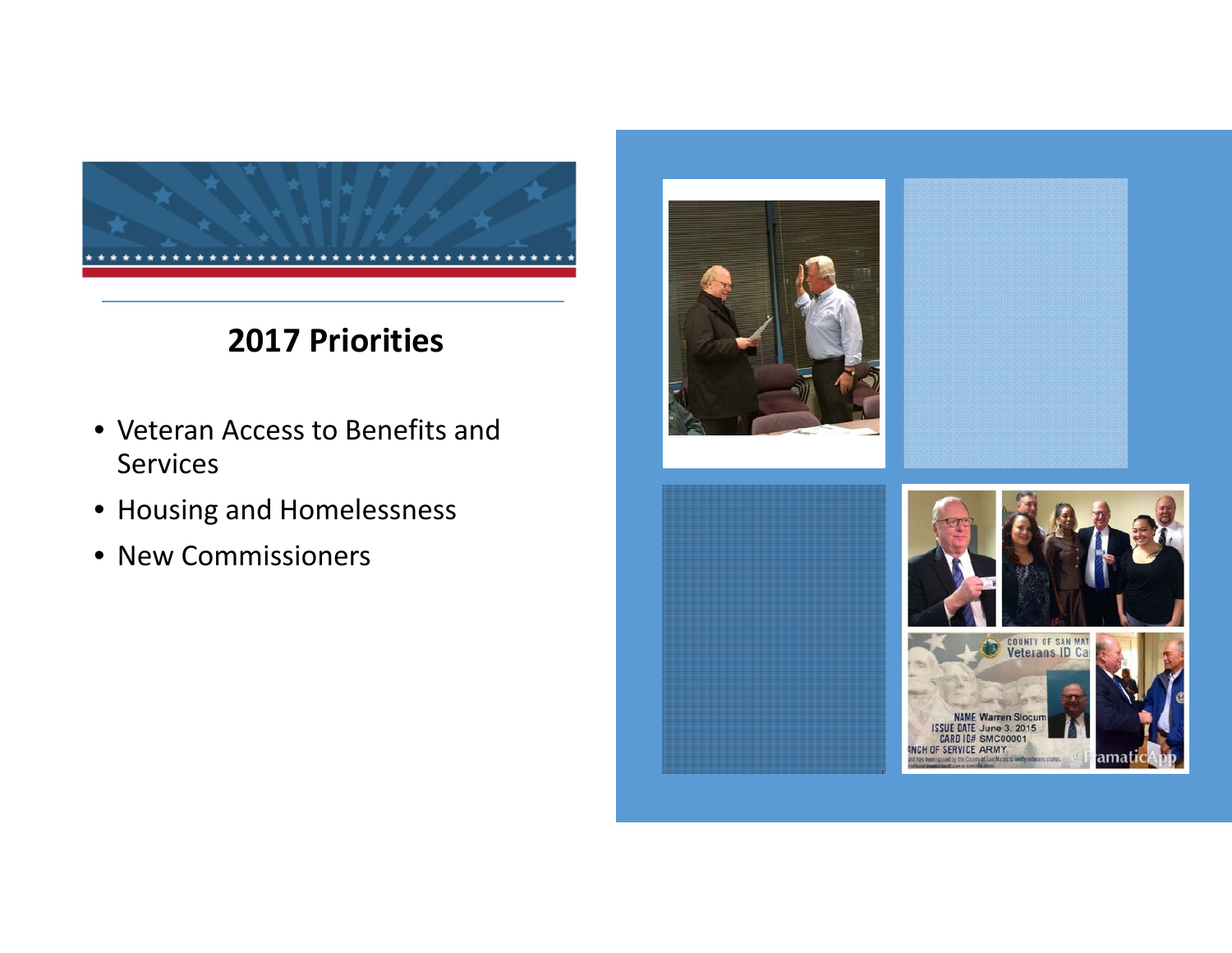

#### **Access to Benefits and Services**

- Hosted Second Annual Veteran of the Year Luncheon
- Supported County Veterans Stand Down in May
- Partnered with PenTV to produce *Thank You for Your Service, Now What*
- Promoted County's Veteran ID Card
- Provided public forum at Commission meetings for government and non‐government partners providing veterans services





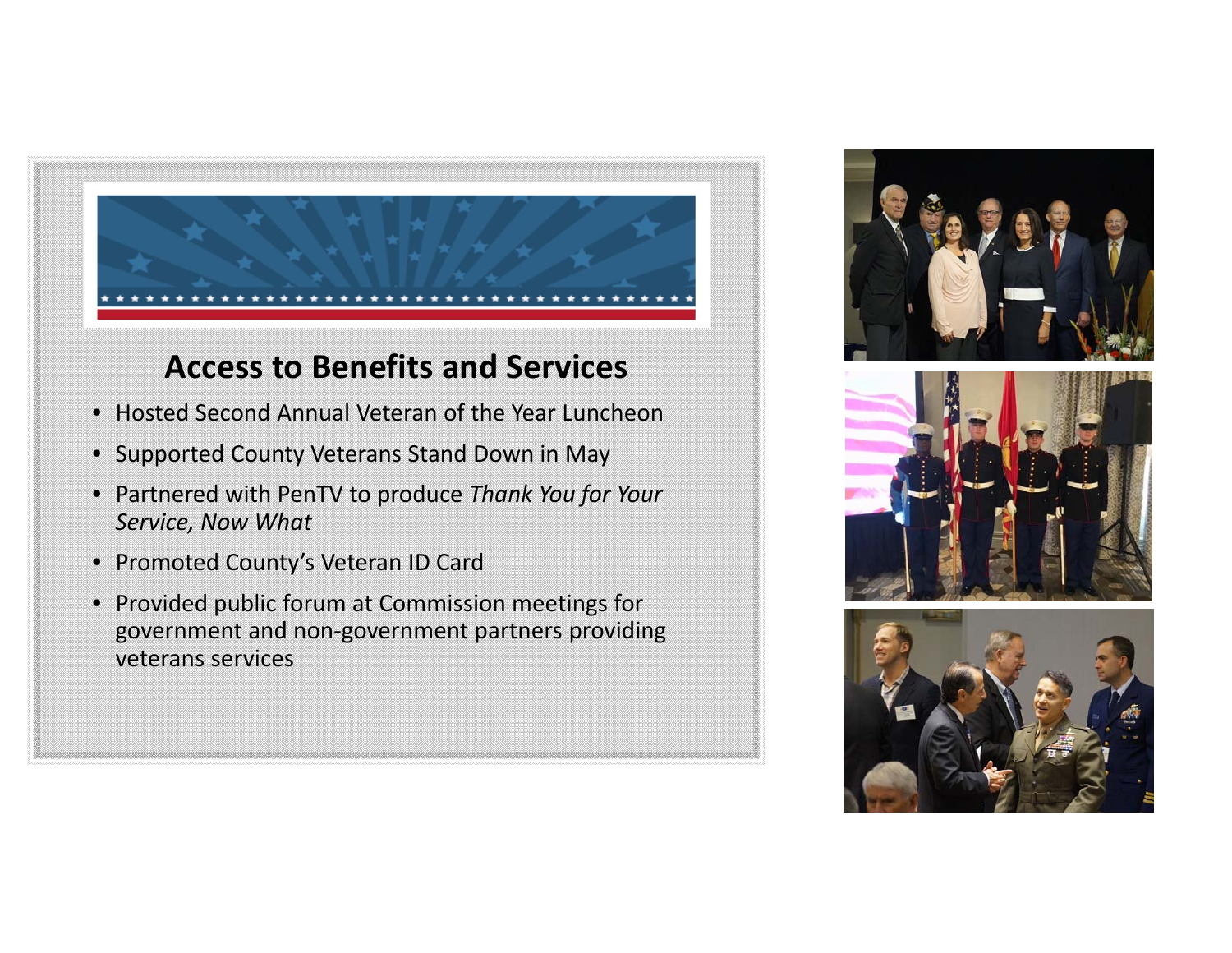



#### **Housing and Homelessness**

- Actively worked with Human Services Agency and other agencies to find homes and shelter for homeless vets<br>and those in need
	- At year end counted 63 homeless veterans with only 17 unsheltered
- Actively monitored and supported several apartment development projects:
	- Willow Commons, Menlo Park
	- Bay Meadows Bridge Apartments, San Mateo
	- Gateway Project, Millbrae
	- Colma Veterans Village, Colma
	- Republic Properties Corp. Project, Redwood City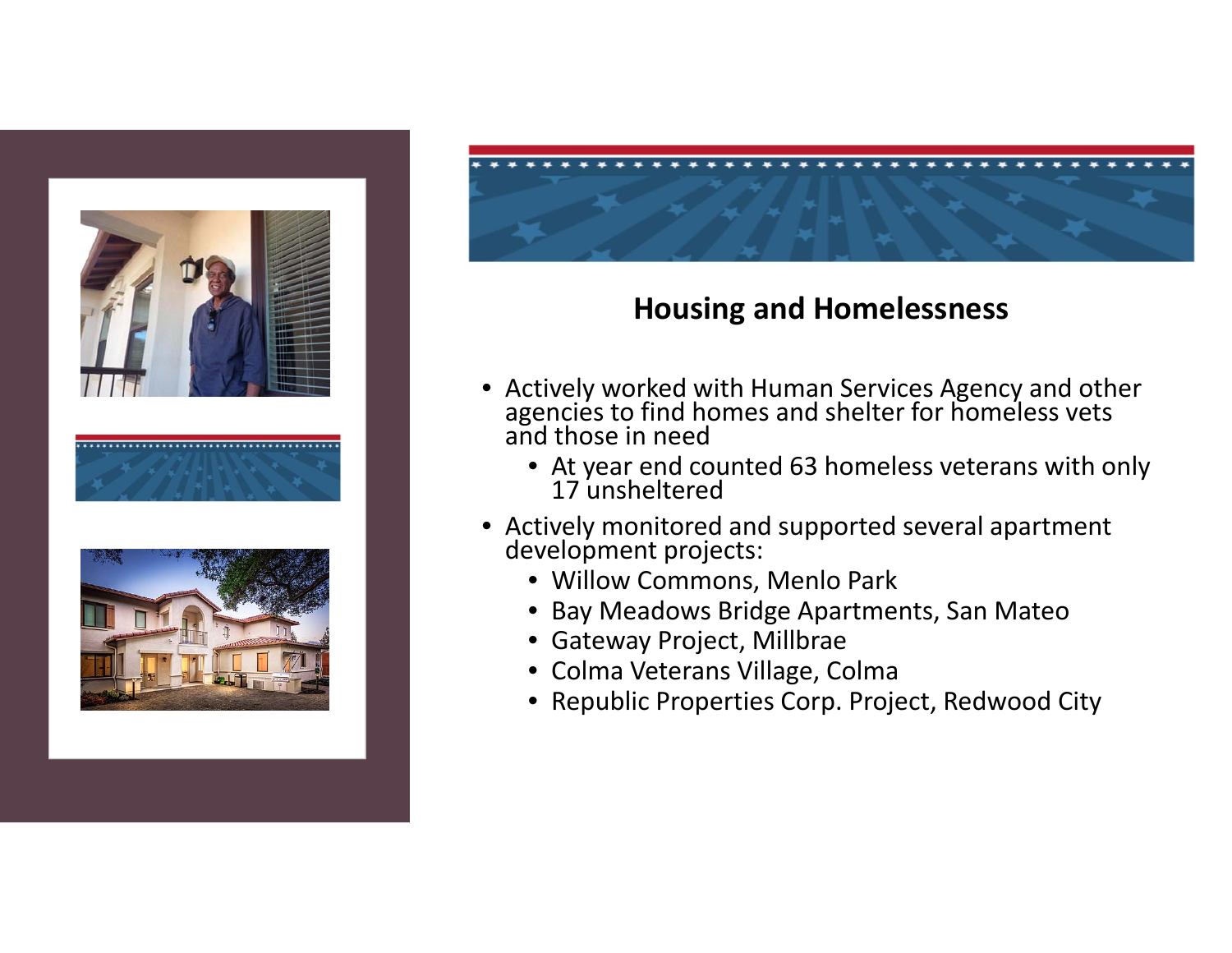## **Housing and Homelessness**



- Actively worked with the Central Peninsula Church on tenant‐based voucher program to expand number of participating landlords
- Actively supported program to use donated RV vehicles to house homeless veterans
- Assisted <sup>a</sup> Boy Scout working on his Eagle Scout Project in providing 168 backpacks for homeless veterans and veterans in need

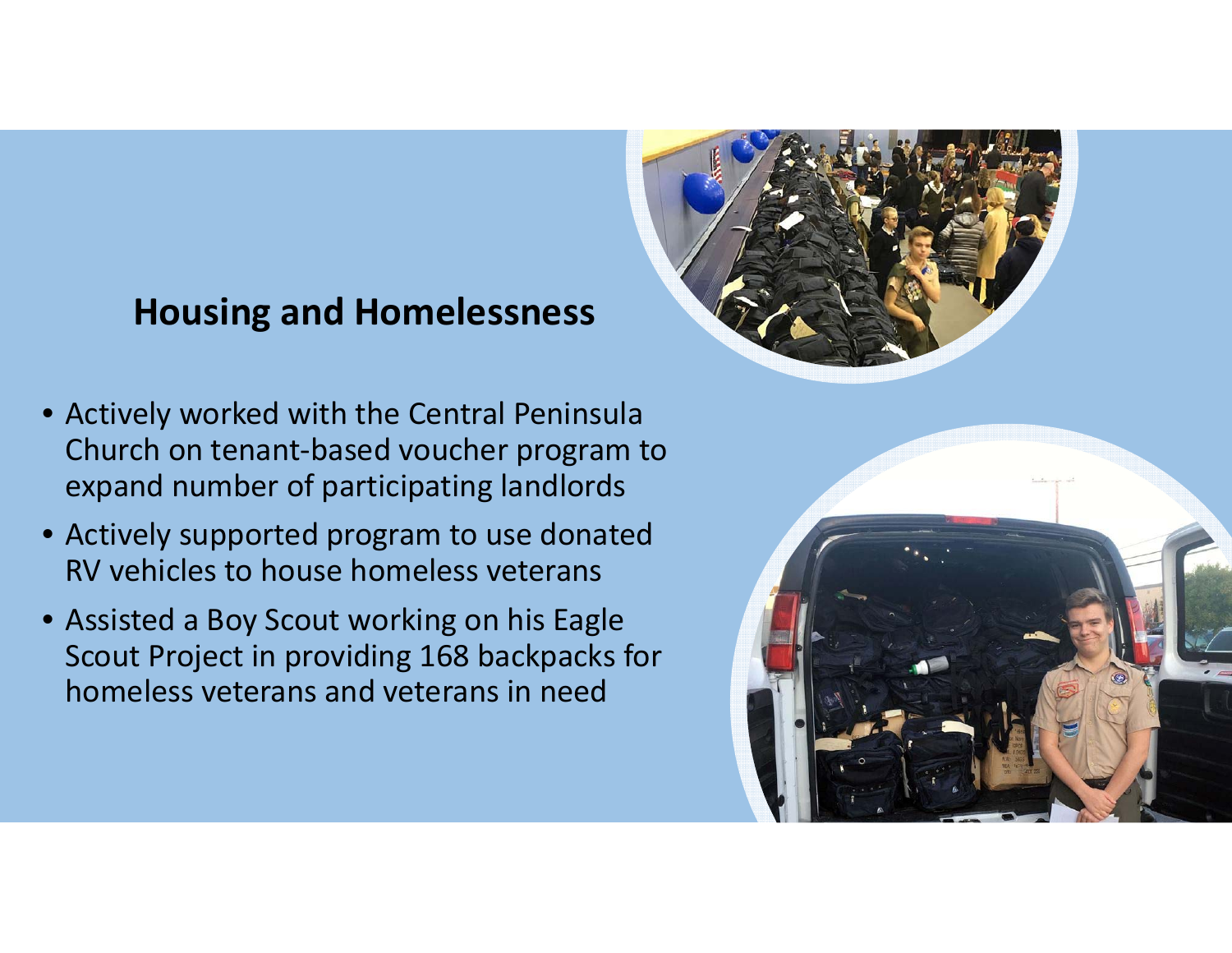

#### **Commissioners**

- Three Commissioners resigned for personal reasons
- Appointed three new alternates and promoted two original alternates and one new alternate to full voting **Commissioners**

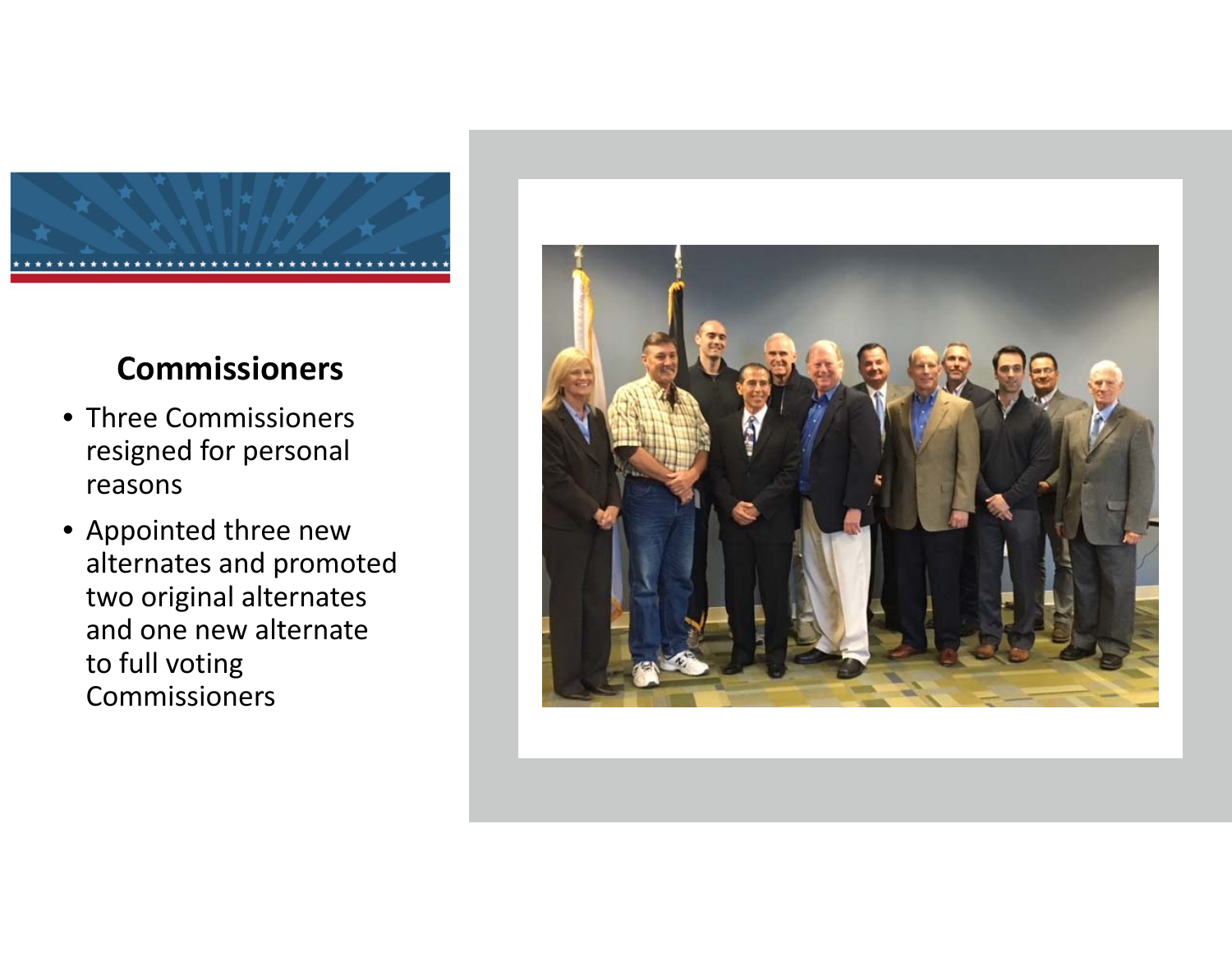



### **2018 Priorities and Programs**

- Host Third Annual Veteran of the Year Luncheon (11/8)
- Develop <sup>a</sup> marketing and communications plan using social media to increase veteran awareness of benefits and services
- Actively support the Human Services Agency's Women Veterans Summit (5/16)
- Continue Housing and Homelessness efforts